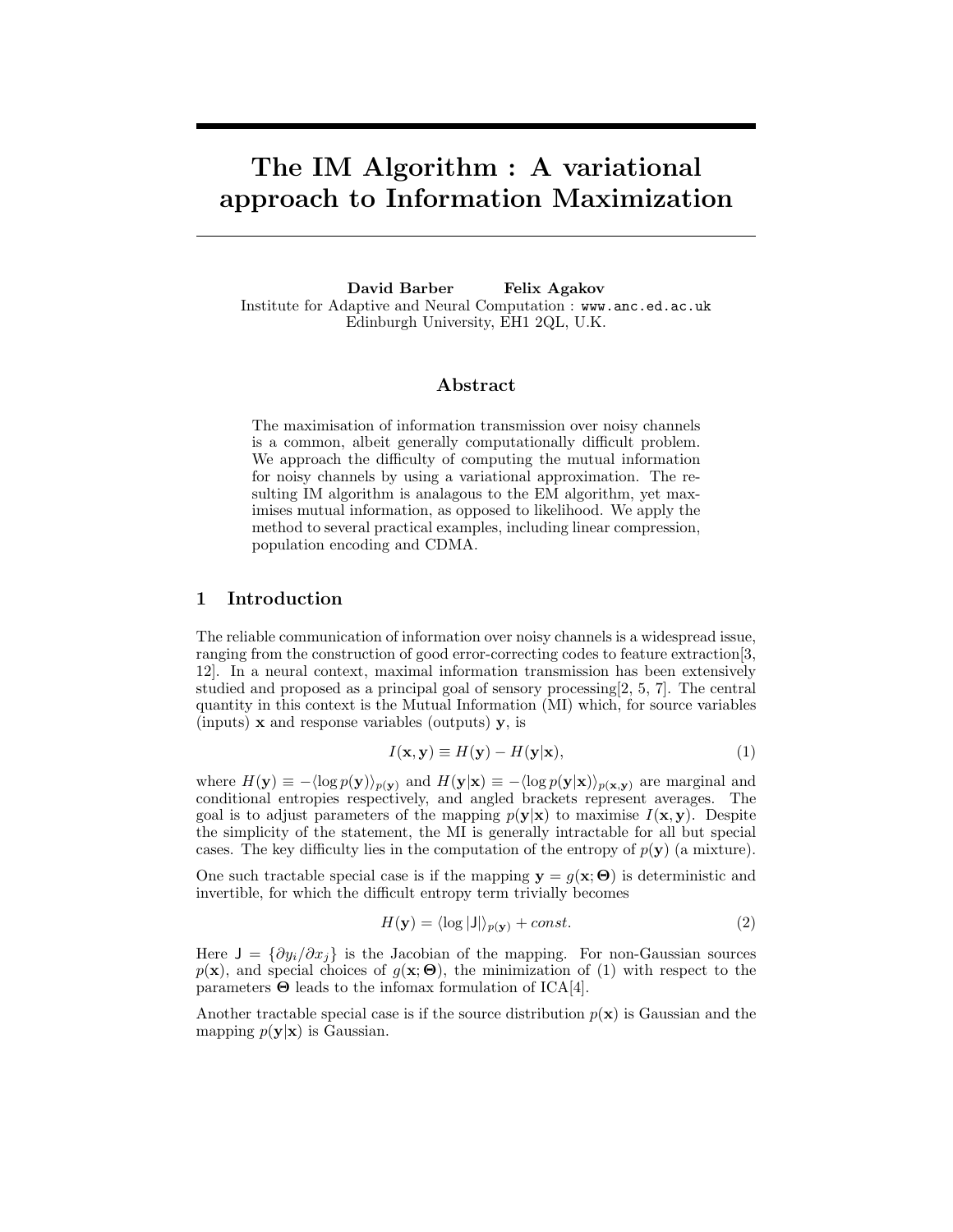

Figure 1: An illustration of the form of a more general mixture decoder. x represents the sources or inputs, which are (stochastically) encoded as  $y$ . A receiver decodes  $y$  (possibly with the aid of auxiliary variables z).

However, in general, approximations of the MI need to be considered. A variety of methods have been proposed. In neural coding, a popular alternative is to maximise the Fisher 'Information'[5]. Other approaches use different objective criteria, such as average reconstruction error.

# 2 Variational Lower Bound on Mutual Information

Since the MI is a measure of information transmission, our central aim is to maximise a lower bound on the MI. Using the symmetric property of the MI, an equivalent formulation of the MI is  $I(x, y) = H(x) - H(x|y)$ . Since we shall generally be interested in optimising MI with respect to the parameters of  $p(y|x)$ , and  $p(x)$  is simply the data distribution, we need to bound  $H(\mathbf{x}|\mathbf{y})$  suitably. The Kullback-Leibler bound  $\sum_{\mathbf{x}} p(\mathbf{x}|\mathbf{y}) \log p(\mathbf{x}|\mathbf{y}) - p(\mathbf{x}|\mathbf{y}) \log q(\mathbf{x}|\mathbf{y}) \ge 0$  gives

$$
I(\mathbf{x}, \mathbf{y}) \ge \underbrace{H(\mathbf{x})}_{\text{``entropy''}} + \underbrace{\langle \log q(\mathbf{x}|\mathbf{y}) \rangle_{p(\mathbf{x}, \mathbf{y})}}_{\text{``energy''}} \stackrel{\text{def}}{=} \tilde{I}(\mathbf{x}, \mathbf{y}). \tag{3}
$$

where  $q(\mathbf{x}|\mathbf{y})$  is an arbitrary variational distribution. The bound is exact if  $q(\mathbf{x}|\mathbf{y}) \equiv$  $p(x|y)$ . The form of this bound is convenient since it explicitly includes both the encoder  $p(\mathbf{y}|\mathbf{x})$  and decoder  $q(\mathbf{x}|\mathbf{y})$ , see fig(1).

Certainly other well known lower bounds on the MI may be considered [6] and a future comparison of these different approaches would be interesting. However, our current experience suggests that the bound considered above is particularly computationally convenient. Since the bound is based on the KL divergence, it is equivalent to a moment matching approximation of  $p(x|y)$  by  $q(x|y)$ . This fact is highly beneficial in terms of decoding, since mode matching approaches, such as mean-field theory, typically get trapped in the one of many sub-optimal local minima. More successful decoding algorithms approximate the posterior mean[10].

## The IM algorithm

To maximise the MI with respect to any parameters  $\theta$  of  $p(\mathbf{y}|\mathbf{x}, \theta)$ , we aim to push up the lower bound (3). First one needs to choose a class of variational distributions  $q(\mathbf{x}|\mathbf{y}) \in Q$  for which the energy term is tractable. Then a natural recursive procedure for maximising  $\tilde{I}(X, Y)$  for given  $p(\mathbf{x})$ , is

- 1. For fixed  $q(\mathbf{x}|\mathbf{y})$ , find  $\theta^{new} = \arg \max_{\theta} \tilde{I}(X, Y)$
- 2. For fixed  $\theta$ ,  $q^{new}(\mathbf{x}|\mathbf{y}) = \arg \max_{q(\mathbf{x}|\mathbf{y}) \in Q} \tilde{I}(X, Y)$ , where Q is a chosen class of distributions.

These steps are iterated until convergence. This procedure is analogous to the (G)EM algorithm which maximises a lower bound on the likelihood[9]. The difference is simply in the form of the "energy" term.

Note that if  $|\mathbf{v}|$  is large, the posterior  $p(\mathbf{x}|\mathbf{v})$  will typically be sharply peaked around its mode. This would motivate a simple approximation  $q(\mathbf{x}|\mathbf{y})$  to the posterior,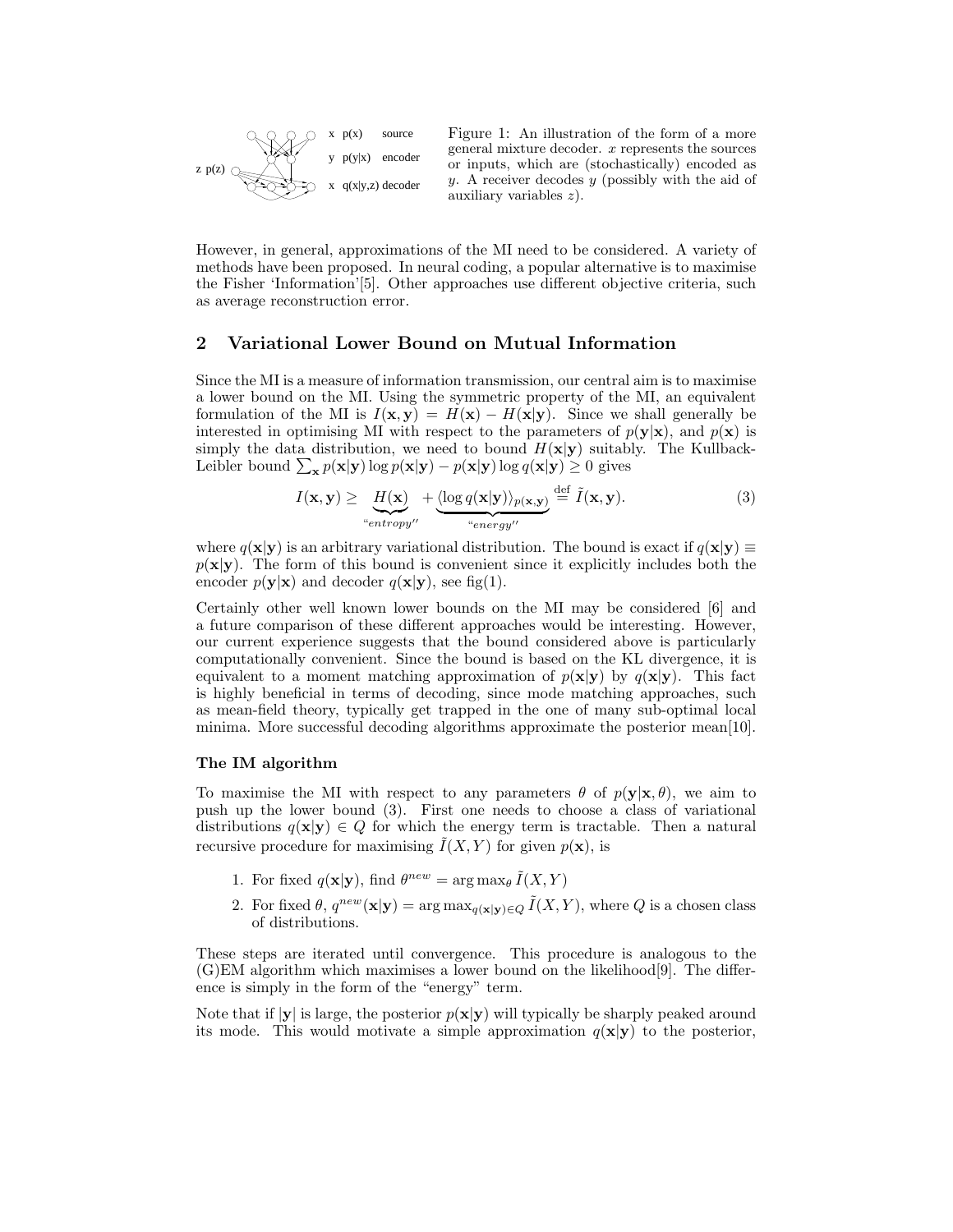

Figure 2: The MI optimal linear projection of data x (dots) is not always given by PCA. PCA projects data onto the vertical line, for which the entropy conditional on the projection  $H(\mathbf{x}|\mathbf{y})$  is large. Optimally, we should project onto the horizontal line, for which the conditional entropy is zero.

significantly reducing the computational complexity of optimization. In the case of real-valued  $x$ , a natural choice in the large  $|y|$  limit is to use a Gaussian. A simple approximation would then be to use a Laplace approximation to  $p(x|y)$  with covariance elements  $[\Sigma^{-1}]_{ij} = \frac{\partial^2 \log p(\mathbf{x}|\mathbf{y})}{\partial x_i \partial x_i}$  $\frac{\log p(\mathbf{x}|\mathbf{y})}{\partial x_i \partial x_j}$ . Inserted in the bound, this then gives a form reminiscent of the Fisher Information[5]. The bound presented here is arguably more general and appropriate than presented in [5] since, whilst it also tends to the exact value of the MI in the limit of a large number of responses, it is a principled bound for any response dimension.

## Relation to Conditional Likelihood

Consider an autoencoder  $x \to y \to \tilde{x}$  and imagine that we wish to maximise the probability that the reconstruction  $\tilde{x}$  is in the same s state as x:

$$
\log p(\tilde{x} = s | x = s) = \log \int_{y} p(\tilde{x} = s | y) p(y | x = s) \sum_{\geq}^{Jensen} \langle \log p(\tilde{x} = s | y) \rangle_{p(y | x = s)}
$$

Averaging this over all the states of  $x$ :

$$
\sum_{s} p(x = s) \log p(\tilde{x} = s | x = s) \ge \sum_{s} \langle \log p(\tilde{x} = s | y) \rangle_{p(x = s, y)} \equiv \langle \log q(x | y) \rangle_{p(x, y)}
$$

Hence, maximising  $\hat{I}(X, Y)$  (for fixed  $p(x)$ ) is the same as maximising the lower bound on the probability of a correct reconstruction. This is a reassuring property of the lower bound. Even though we do not directly maximise the MI, we also indirectly maximise the probability of a correct reconstruction – a form of autoencoder.

#### Generalisation to Mixture Decoders

A straightforward application of Jensen's inequality leads to the more general result:

$$
I(X,Y) \ge H(X) + \langle \log q(x|y,z) \rangle_{p(y|x)p(x)q(z)} \equiv \tilde{I}(X,Y)
$$

where  $q(x|y, z)$  and  $q(z)$  are variational distributions. The aim is to choose  $q(x|y, z)$ such that the bound is tractably computable. The structure is illustrated in  $fig(1)$ .

## 3 Linear Gaussian Channel : Improving on PCA

A common theme in linear compression and feature extraction is to map a (high dimensional) vector **x** to a (lower dimensional) vector  $\mathbf{v} = W\mathbf{x}$  such that the information in the vector  $x$  is maximally preserved in  $y$ . The classical solution to this problem (and minimizes the linear reconstruction error) is given by PCA. However, as demonstrated in fig(2), the optimal setting for  $W$  is, in general not given by the widely used PCA.

To see how we might improve on the PCA approach, we consider optimising our bound with respect to linear mappings. We take as our projection (encoder) model,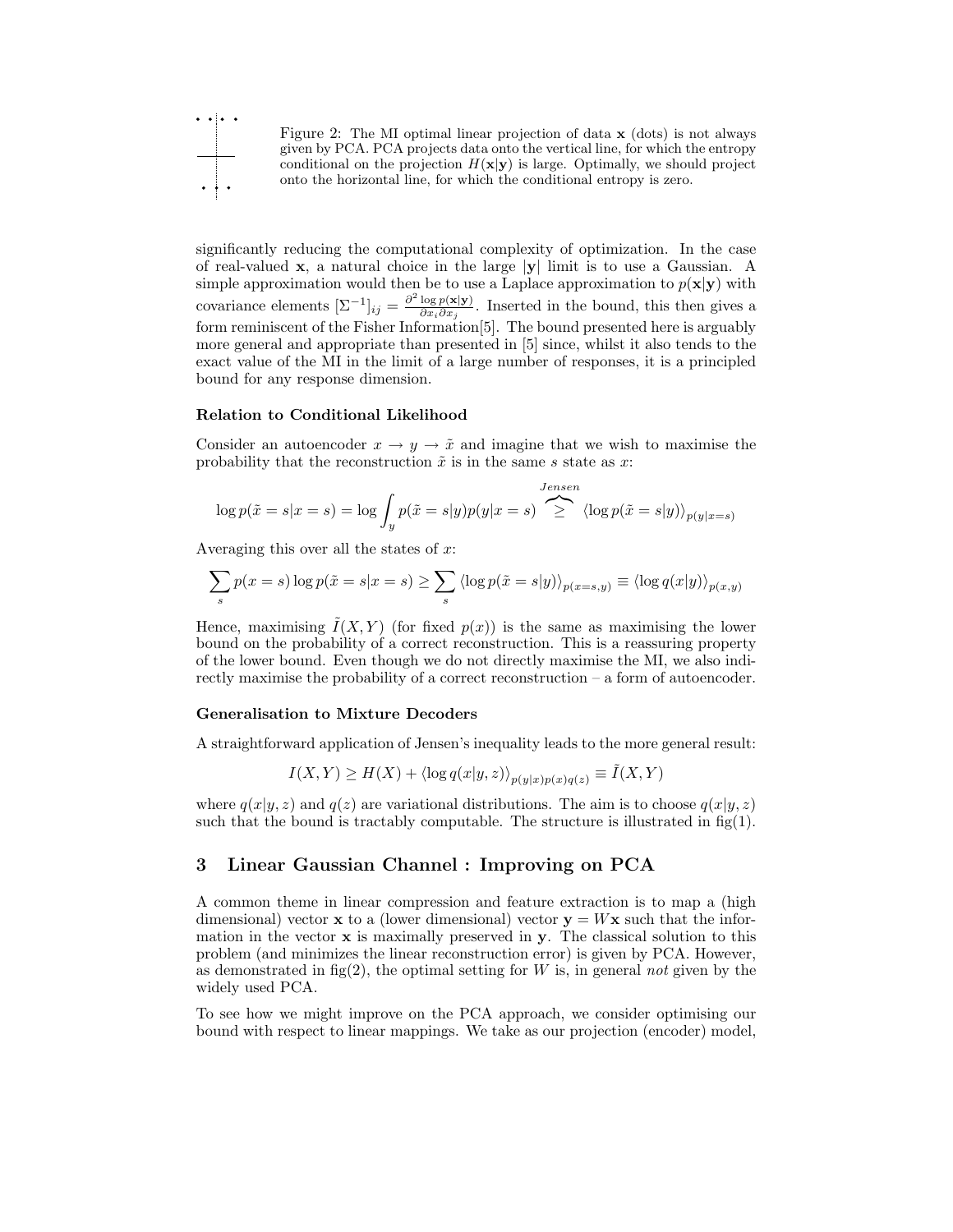$p(\mathbf{y}|\mathbf{x}) \sim \mathcal{N}(\mathbf{W}\mathbf{x}, s^2\mathbf{I})$ , with isotropic Gaussian noise. The empirical distribution is simply  $p(\mathbf{x}) \propto \sum_{\mu=1}^{P} \delta(\mathbf{x} - \mathbf{x}^{\mu})$ , where P is the number of datapoints. Without loss of generality, we assume the data is zero mean. For a decoder  $q(\mathbf{x}|\mathbf{y}) = \mathcal{N}(\mathbf{m}(\mathbf{y}), \Sigma(\mathbf{y}))$ , maximising the bound on MI is equivalent to minimising

$$
\sum_{\mu=1}^{P} \left\langle (\mathbf{x} - \mathbf{m}(\mathbf{y}))^T \Sigma^{-1} (\mathbf{y}) (\mathbf{x} - \mathbf{m}(\mathbf{y})) + \log \det \Sigma(\mathbf{y}) \right\rangle_{p(\mathbf{y}|\mathbf{x}^{\mu})}
$$

For constant diagonal matrices  $\Sigma(\mathbf{y})$ , this reduces to minimal mean square reconstruction error autoencoder training in the limit  $s^2 \to 0$ . This clarifies why autoencoders (and hence PCA) are a sub-optimal special case of MI maximisation.

#### Linear Gaussian Decoder

A simple decoder is given by  $q(\mathbf{x}|\mathbf{y}) \sim \mathcal{N}(\mathbf{U}\mathbf{y}, \sigma^2 \mathbf{I})$ , for which

$$
\tilde{I}(\mathbf{x}, \mathbf{y}) \propto 2 \text{tr}(\mathbf{U} \mathbf{W} \mathbf{S}) - \text{tr}(\mathbf{U} \mathbf{M} \mathbf{U}^T),\tag{4}
$$

where  $\mathbf{S} = \langle \mathbf{x} \mathbf{x}^T \rangle = \sum_{\mu} \mathbf{x}^{\mu} (\mathbf{x}^{\mu})^T / P$  is the sample covariance of the data, and

$$
\mathbf{M} = \mathbf{I}s^2 + \mathbf{WSW}^T \tag{5}
$$

is the covariance of the mixture distribution  $p(y)$ . Optimization of (4) for U leads to  $\mathbf{SW}^T = \mathbf{UM}$ . Eliminating U, this gives

$$
\tilde{I}(\mathbf{x}, \mathbf{y}) \propto \text{tr} \left( \mathbf{S} \mathbf{W}^T \mathbf{M}^{-1} \mathbf{W} \mathbf{S} \right) \tag{6}
$$

In the zero noise limit, optimisation of (6) produces PCA. For noisy channels, unconstrained optimization of (6) leads to a divergence of the matrix norm  $\|\mathbf{WW}^T\|_{\infty}$ ; a norm-constrained optimisation in general produces a different result to PCA. The simplicity of the linear decoder in this case severely limits any potential improvement over PCA, and certainly would not resolve the issue in  $fig(2)$ . For this, a non-linear decoder  $q(\mathbf{x}|\mathbf{y})$  is required, for which the integrals become more complex.

#### Non-linear Encoders and Kernel PCA

An alternative to using non-linear decoders to improve on PCA is to use a non-linear encoder. A useful choice is

$$
p(\mathbf{y}|\mathbf{x}) = \mathcal{N}(\mathbf{W}\mathbf{\Phi}(\mathbf{x}), \sigma^2 \mathbf{I})
$$

where  $\Phi(\mathbf{x})$  is in general a high dimensional, non-linear embedding function, for which  $\bf{W}$  will be non-square. In the zero-noise limit the optimal solution for the encoder results in non-linear PCA on the covariance  $\langle \mathbf{\Phi}(\mathbf{x})\mathbf{\Phi}(\mathbf{x})^T \rangle$  of the transformed data. By Mercer's theorem, the elements of the covariance matrix may be replaced by a Kernel function of the users choice[8]. An advantage of our framework is that our bound enables the principled comparison of embedding functions/kernels.

# 4 Binary Responses (Neural Coding)

In a neurobiological context, a popular issue is how to encode real-valued stimuli in a population of spiking neurons. Here we look briefly at a simple case in which each neuron fires  $(y_i = 1)$  with increasing probability the further the membrane potential  $\mathbf{w}_i^T \mathbf{x}$  is above threshold  $-b_i$ . Independent neural firing suggests:

$$
p(\mathbf{y}|\mathbf{x}) = \prod_{i} p(y_i|\mathbf{x}) \stackrel{\text{def}}{=} \prod \sigma(y_i(\mathbf{w}_i^T \mathbf{x} + b_i)).
$$
 (7)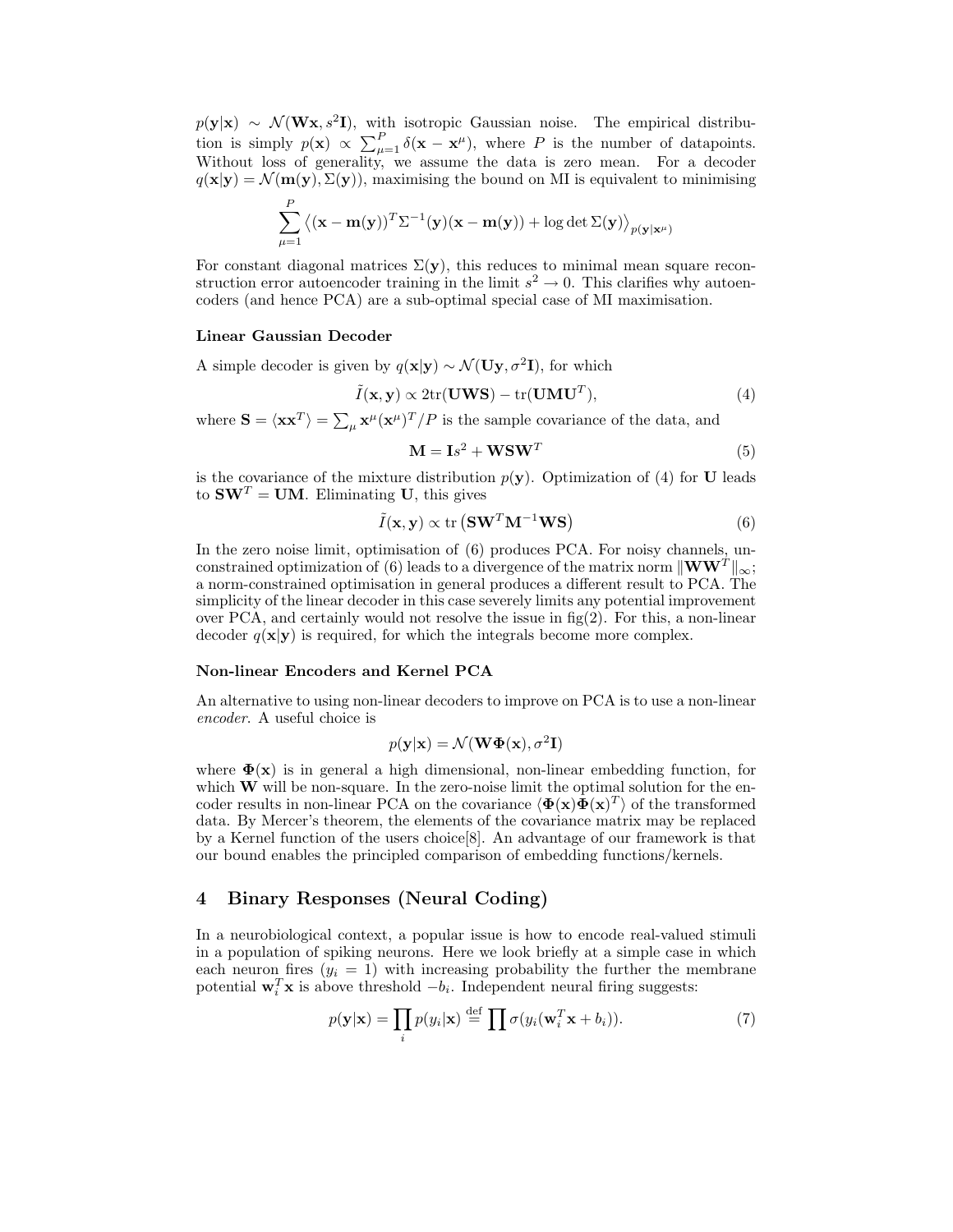

Figure 3: Top row: a subset of the original real-valued source data. Middle row: after training, 20 samples from each of the 7 output units, for each of the corresponding source inputs. Bottom row: Reconstruction of the source data from 50 samples of the output units. Note that while the  $8^{th}$  and the  $10^{th}$  patterns have closely matching stochastic binary representations, they differ in the firing rates of unit 5. This results in a visibly larger bottom loop of the  $8^{th}$  reconstructed pattern, which agrees with the original source data. Also, the thick vertical 1 (pattern 3) differs from the thin vertical eight (pattern 6) due to the differences in stochastic firings of the third and the seventh units.

Here the response variables  $y \in \{-1, +1\}^{|y|}$ , and  $\sigma(a) \stackrel{\text{def}}{=} 1/(1 + e^{-a})$ . For the decoder, we chose a simple linear Gaussian  $q(x|y) \sim \mathcal{N}(\mathbf{U}\mathbf{y}, \mathbf{\Sigma})$ . In this case, exact evaluation of the bound (3) is straightforward, since it only involves computations of the second-order moments of y over the factorized distribution.

A reasonable reconstruction of the source  $x^*$  from its representation y will be given by the mean  $\tilde{\mathbf{x}} = \langle \mathbf{x} \rangle_{q(\mathbf{x}|\mathbf{y})}$  of the learned approximate posterior. In noisy channels we need to average over multiple possible representations, i.e.  $\tilde{\mathbf{x}} = \langle \langle \mathbf{x} \rangle_{q(\mathbf{x}|\mathbf{y})} \rangle_{p(\mathbf{y}|\mathbf{x}^{\star})}$ .

We performed reconstruction of continuous source data from stochastic binary responses for  $|x| = 196$  input and  $|y| = 7$  output units. The bound was optimized with respect to the parameters of  $p(y|x)$  and  $q(x|y)$  with isotropic norm constraints on W and b for 30 instances of digits 1 and 8 (15 of each class). The source variables were reconstructed from 50 samples of the corresponding binary representations at the mean of the learned  $q(\mathbf{x}|\mathbf{y})$ , see fig(3).

## 5 Code Division Multiple Access (CDMA)

In CDMA[11], a mobile phone user  $j \in 1, ..., M$  wishes to send a bit  $s_j \in \{0, 1\}$  of information to a base station. To send  $s_j = 1$ , she transmits an N dimensional realvalued vector  $g^{j}$ , which represents a time-discretised waveform  $(s_j = 0$  corresponds to no transmission). The simultaneous transmissions from all users results in a received signal at the base station of

$$
r_i = \sum_j g_i^j s_j + \eta_i, \qquad i = 1, \dots, N, \qquad \text{or} \qquad \mathbf{r} = G\mathbf{s} + \mathbf{\eta}
$$

where  $\eta_i$  is Gaussian noise. Probabilistically, we can write

$$
p(\mathbf{r}|\mathbf{s}) \propto \exp\left\{-\left(\mathbf{r} - G\mathbf{s}\right)^2/(2\sigma^2)\right\}.
$$

The task for the base station (which knows  $G$ ) is to decode the received vector **r** so that s can be recovered reliably. For simplicity, we assume that  $N = M$  so that the matrix G is square. Using Bayes' rule,  $p(s|r) \propto p(r|s)p(s)$ , and assuming a flat prior on s,

$$
p(\mathbf{s}|\mathbf{r}) \propto \exp\left\{-\left(-2\mathbf{r}^T G \mathbf{s} + \mathbf{s}^T G^T G \mathbf{s}\right)/(2\sigma^2)\right\} \tag{8}
$$

Computing either the MAP solution arg  $\max_{s} p(s|r)$  or the MPM solution  $\arg \max_{s_i} p(s_j | \mathbf{r}), j = 1, \dots, M$  is, in general, NP-hard.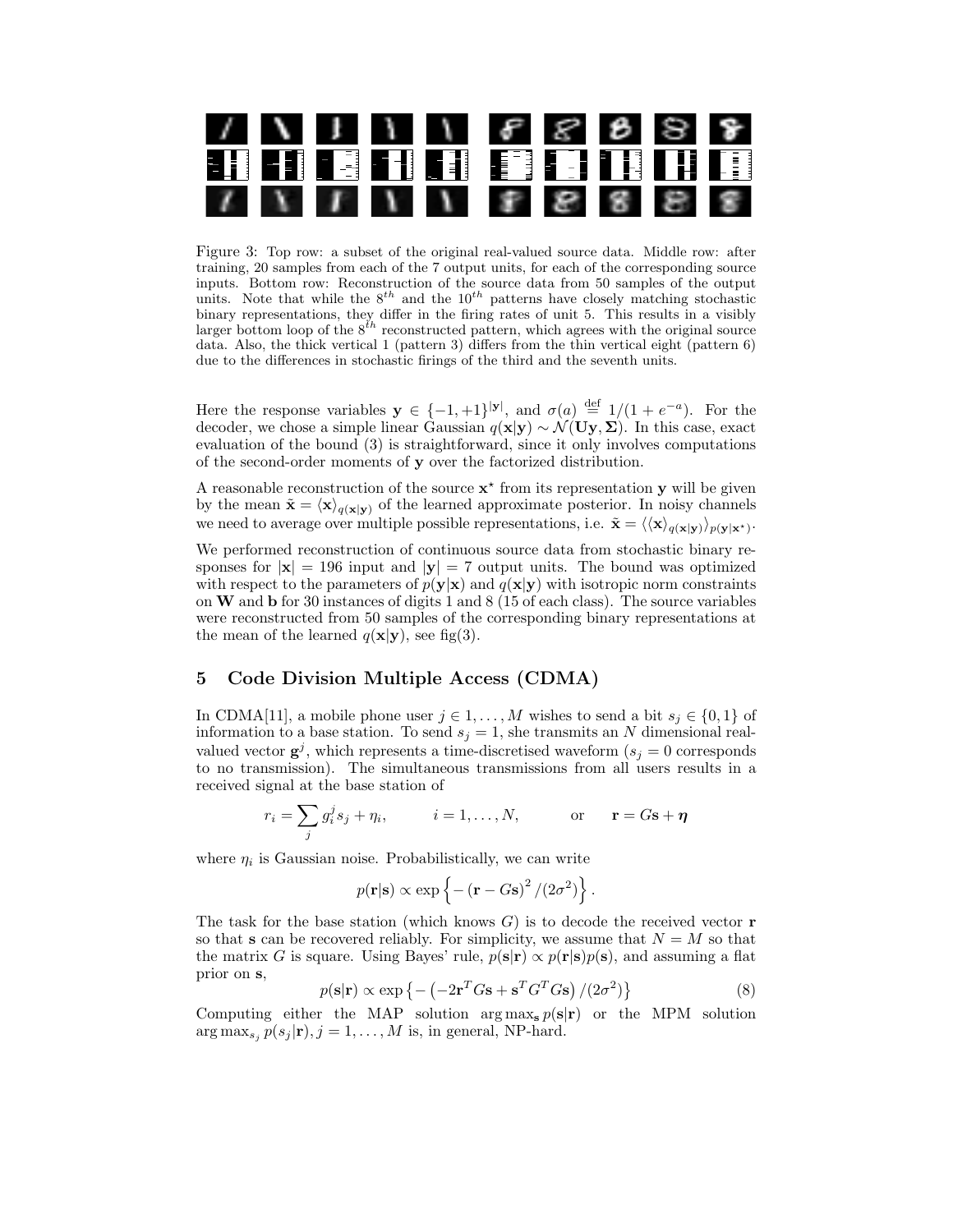If  $G<sup>T</sup>G$  is diagonal, optimal decoding is easy, since the posterior factorises, with

$$
p(s_j|\mathbf{r}) \propto \exp\left\{ \left( 2\sum_i r_i G_{ji} - D_{jj} \right) s_j / (2\sigma^2) \right\}
$$

where the diagonal matrix  $D = G^T G$  (and we used  $s_i^2 \equiv s_i$  for  $s_i \in \{0,1\}$ ). For suitably randomly chosen matrices  $G, G<sup>T</sup>G$  will be approximately diagonal in the limit of large  $N$ . However, ideally, one would like to construct decoders that perform near-optimal decoding without recourse to the approximate diagonality of  $G<sup>T</sup>G$ . The MAP decoder solves the problem

$$
min_{\mathbf{s}\in\{0,1\}^N} (\mathbf{s}^T G^T G \mathbf{s} - 2\mathbf{s}^T G^T \mathbf{r}) \equiv min_{\mathbf{s}\in\{0,1\}^N} (\mathbf{s} - G^{-1}\mathbf{r})^T G^T G (\mathbf{s} - G^{-1}\mathbf{r})
$$

and hence the MAP solution is that s which is closest to the vector  $G^{-1}$ **r**. The difficulty lies in the meaning of 'closest' since the space is non-isotropically warped by the matrix  $G^T G$ . A useful guess for the decoder is that it is the closest in the Euclidean sense to the vector  $\tilde{G}^{-1}$ **r**. This is the so-called decorrelation estimator.

### Computing the Mutual Information

Of prime interest in CDMA is the evaluation of decoders in the case of nonorthogonal matrices  $G[11]$ . In this respect, a principled comparison of decoders can be obtained by evaluating the corresponding bound on the  $MI^1$ ,

$$
I(\mathbf{r}, \mathbf{s}) \equiv H(\mathbf{s}) - H(\mathbf{s}|\mathbf{r}) \ge H(\mathbf{s}) + \sum_{\mathbf{r}} \sum_{\mathbf{s}} p(\mathbf{s}) p(\mathbf{r}|\mathbf{s}) \log q(\mathbf{s}|\mathbf{r}) \tag{9}
$$

where  $H(s)$  is trivially given by M (bits). The bound is exact if  $q(s|r) = p(s|r)$ .

We make the specific assumption in the following that our decoding algorithm takes the factorised form  $q(s|r) = \prod_i q(s_i|r)$  and, without loss of generality, we may write

$$
q(s_i|\mathbf{r}) = \sigma((2s_i - 1)f_i(\mathbf{r}))
$$
\n(10)

,

for some decoding function  $f_i(\mathbf{r})$ . We restrict interest here to the case of simple linear decoding functions

$$
f_i(\mathbf{r}) = a_i + \sum_j w_{ij} r_j.
$$

Since  $p(\mathbf{r}|\mathbf{s})$  is Gaussian,  $(2s_i - 1)f_i(\mathbf{r}) \equiv x_i$  is also Gaussian,

$$
p(x_i|\mathbf{s}) = \mathcal{N}(\mu_i(\mathbf{s}), var_i), \quad \mu_i(\mathbf{s}) \equiv (2s_i - 1)(a_i + \mathbf{w}_i^T G \mathbf{s}), \quad var_i \equiv \sigma^2 \mathbf{w}_i^T \mathbf{w}_i
$$
  
where  $\mathbf{w}_i^T$  is the *i*<sup>th</sup> row of the matrix  $[W]_{ij} \equiv w_{ij}$ . Hence

$$
-H(\mathbf{s}|\mathbf{r}) \ge \sum_{i} \frac{1}{\sqrt{2\pi\sigma^2 \mathbf{w}_i^T \mathbf{w}_i}} \left\langle \int_{x=-\infty}^{\infty} \left[ \log \sigma(x) \right] e^{-\left[x - (2s_i - 1)(a_i + \mathbf{w}_i^T G \mathbf{s})\right]^2 / (2\sigma^2 \mathbf{w}_i^T \mathbf{w}_i)} \right\rangle_{p(\mathbf{s})}
$$
(11)

In general, the average over the factorised distribution  $p(s)$  can be evaluated by using the Fourier Transform [1]. However, to retain clarity here, we constrain the decoding matrix W so that  $\mathbf{w}_i^T G \mathbf{s} = b_i s_i$ , i.e.  $WG = diag(\mathbf{b})$ , for a parameter vector **b**. The average over  $p(\mathbf{s})$  then gives

$$
-H(\mathbf{s}|\mathbf{r}) \geq \frac{1}{2} \sum_{i} \left\langle \log \sigma(x) \left(1 + e^{-\left[-2xb_{i} - 4xa_{i} + 2a_{i}b_{i} + b_{i}^{2}\right]/\left(2\sigma^{2}\mathbf{w}_{i}^{T}\mathbf{w}_{i}\right)}\right\rangle_{\mathcal{N}\left(-a_{i},var=\sigma^{2}\mathbf{w}_{i}^{T}\mathbf{w}_{i}\right)}\right\rangle\tag{12}
$$

 $1$ Other variational methods may be considered to approximate the normalisation constant of  $p(\mathbf{s}|\mathbf{r})$ [13], and it would be interesting to look into the possibility of using them in a MI approximation, and also as approximate decoding algorithms.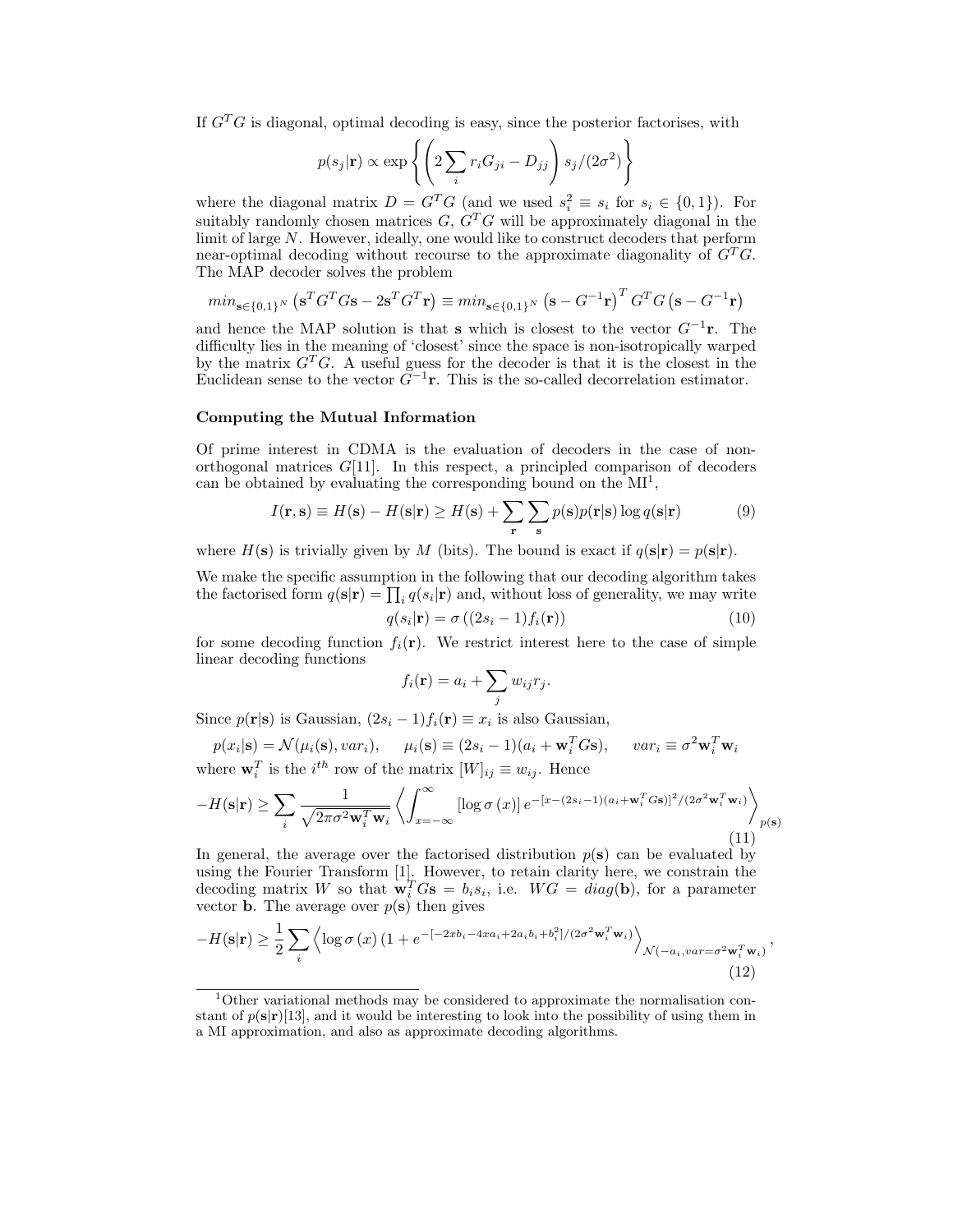

Figure 4: The bound given by the decoder  $W \propto G^{-1}$ **r** plotted against the optimised bound (for the same  $G$ ) found using 50 updates of conjugate gradients. This was repeated over several trials of randomly chosen matrices G, each of which are square of  $N = 10$  dimensions. For clarity, a small number of poor results (in which the bound is negative) have been omitted. To generate G, form the matrix  $A_{ij} \sim$  $N(0, 1)$ , and  $B = A + A<sup>T</sup>$ . From the eigen-decomposition of B, i.e  $BE = E\Lambda$ , form  $[G]_{ij} = [E\Lambda]_{ij} + 0.1N(0,1)$  (so that  $G^T G$  has small off diagonal elements).

a sum of one dimensional integrals, each of which can be evaluated numerically. In the case of an orthogonal matrix  $G^T G = D$  the decoding function is optimal and the MI bound is exact with the parameters in (12) set to

$$
a_i = -[G^T G]_{ii}/(2\sigma^2) \qquad W = G^T/\sigma^2 \qquad b_i = [G^T G]_{ii}/\sigma^2.
$$

## Optimising the linear decoder

In the case that  $G^T G$  is non-diagonal, what is the optimal linear decoder? A partial answer is given by numerically optimising the bound from (11). For the constrained case,  $WG = diag(b)$ , (12) can be used to calculate the bound. Using  $W = diag(\mathbf{b})G^{-1},$ 

$$
\sigma^2 \mathbf{w}_i^T \mathbf{w}_i = \sigma^2 b_i^2 \sum_j ([G^{-1}]_{ij})^2,
$$

and the bound depends only on a and b. Under this constraint the bound can be numerically optimised as a function of **a** and **b**, given a fixed vector  $\sum_{j} ([G^{-1}]_{ij})^2$ . As an alternative we can employ the decorrelation decoder,  $W = G^{-1}/\sigma^2$ , with  $a_i = -1/(2\sigma^2)$ . In fig(4) we see that, according to our bound, the decorrelation or ('inverse') decoder is suboptimal versus the linear decoder  $f_i(\mathbf{r}) = a_i + \mathbf{w}_i^T \mathbf{r}$  with (inverse) decoder is suboptimal versus the linear decoder  $j_i(1) = a_i + w_i$  if with  $W = diag(b)G^{-1}$ , optimised over **a** and **b**. These initial results are encouraging, and motivate further investigations, for example, using syndrome decoding for CDMA.

## 6 Posterior Approximations

There is an interesting relationship between maximising the bound on the MI and computing an optimal estimate  $q(s|r)$  of an intractable posterior  $p(s|r)$ . The optimal bit error solution sets  $q(s_i|\mathbf{r})$  to the mean of the exact posterior marginal  $p(s_i|\mathbf{r})$ . Mean Field Theory approximates the posterior marginal by minimising the KL divergence:  $KL(q||p) = \sum_{s} (q(s|r) \log q(s|r) - q(s|r) \log p(s|r)),$  where  $q(\mathbf{s}|\mathbf{r}) = \prod_i q(s_i|\mathbf{r})$ . In this case, the KL divergence is tractably computable (up to a neglectable prefactor). However, this form of the KL divergence chooses  $q(s_i|\mathbf{r})$ to be any one of a very large number of local modes of the posterior distribution  $p(s_i|\mathbf{r})$ . Since the optimal choice is to choose the posterior marginal mean, this is why using Mean Field decoding is generally suboptimal. Alternatively, consider

$$
KL(p||q) = \sum_{\mathbf{s}} (p(\mathbf{s}|\mathbf{r}) \log p(\mathbf{s}|\mathbf{r}) - p(\mathbf{s}|\mathbf{r}) \log q(\mathbf{s}|\mathbf{r})) = -\sum_{\mathbf{s}} p(\mathbf{s}|\mathbf{r}) \log q(\mathbf{s}|\mathbf{r}) + const.
$$

This is the correct KL divergence in the sense that, optimally,  $q(s_i|\mathbf{r}) = p(s_i|\mathbf{r})$ , that is, the posterior marginal is correctly calculated. The difficulty lies in performing